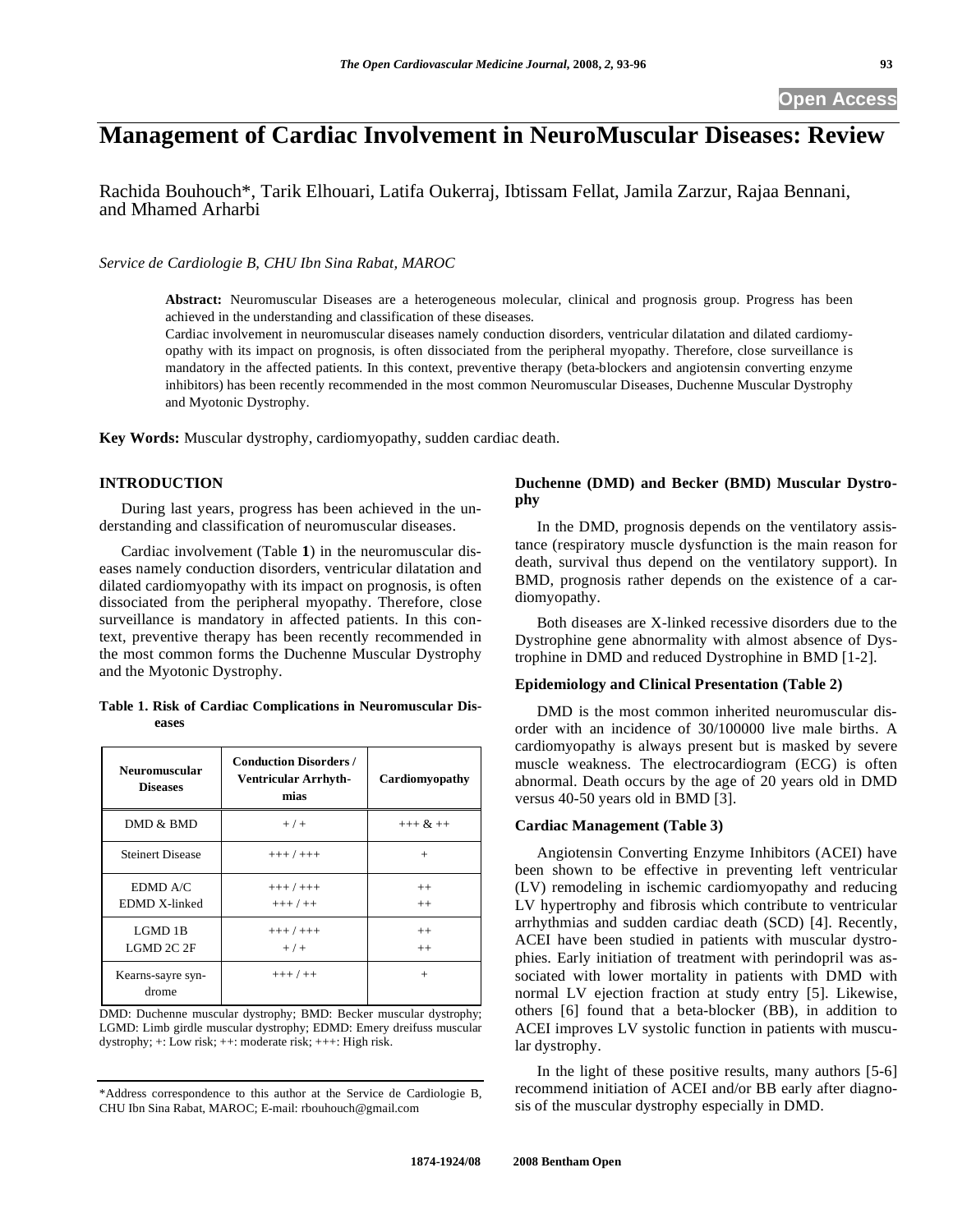#### **Table 2. Epidemiology and Clinical Presentation of DMD and BMD**

|                     | <b>BMD</b>                                    | <b>DMD</b>                                      |
|---------------------|-----------------------------------------------|-------------------------------------------------|
| Incidence           | $3/100.000$ live male births                  | $30/100.000$ live male births                   |
| Cardiac involvement | $\text{CMP}^{**} 50\%$                        | $CMP* 25\%$ after 6 y/o                         |
| ECG / Holter ECG    | Abnormal 75%                                  | Abnormal 90%<br>Sinus tachycardia 26%           |
| Progression***      | More benign(survival $\rightarrow$ 40-50 y/o) | Rapid (symptoms $> 5$ y/o, death $\sim 20$ y/o) |

\* Masked by the severity of the peripheral myopathy.

\*\* The right ventricular may be the first to be involved.

\*\*\* MRI (Magnetic Resonance Imaging) could be used to monitor disease progression and possibly response to therapy.

CMP, Cardiomyopathy; y/o, years old.

#### **Table 3. Cardiac Management of DMD and BMD**

|                                                               | <b>BMD</b>                                                                       | <b>DMD</b>                                                                                                                              |
|---------------------------------------------------------------|----------------------------------------------------------------------------------|-----------------------------------------------------------------------------------------------------------------------------------------|
| Corticosteroids                                               | Unknown                                                                          | May be beneficial                                                                                                                       |
| $ACEI \ge 9$ y/o<br>Diuretics, BB and anti-arrhythmics if CHF | Unknown                                                                          | Would be beneficial                                                                                                                     |
| Follow-up                                                     | $\beta$ , ECG+TTE every 5 years<br>$\sqrt{ }$ asymptomatic, ECG+TTE after 16 y/o | $\beta$ , ECG+TTE every 2 years $\rightarrow$ 10 y/o then once a year<br>$\sqrt{2}$ asymptomatic, ECG+TTE every 5 years after 16<br>V/O |

ACEI, Angiotensin converting enzyme inhibitors; BB, BetaBlockers; CHF, Congestive heart failure; TTE, TransThoracic echocardiography.

Some studies suggested that corticosteroids might have a beneficial effect in DMD [7].

Males with DMD must be followed-up more closely than female with DMD or those with BMD [7].

#### **Myotonic Dystrophies**

The most common form is Myotonic Dystrophy 1(MD1) also known as the Steinert disease with an incidence of 1/8000 births [1-10].

It is an autosomal dominant disorder due to mutational expansion of a repetitive trinucleotide sequence (CTG) in the 3'-untranslated region of the DMPK (myotonic dystrophy protein kinase gene) on chromosome 19q13.3. SCD is the major risk in affected patients and may occur at a very young age. [8-9]

#### **Epidemiology and Clinical Presentation (Table 4)**

MD1 is the most common form of MD in adults between 20 and 25 years old [1-10].

The mean age survival is 53 years old. Cardiovascular Events (LV dysfunction, ischemic heart disease, pulmonary emboli or SCD) represents 30% of all cause mortality [10].

Moreover, cardiac involvement may be the first expression of the disease [10].

#### *Conduction Disorders*

First degree AV bloc is seen in up to 40% cases. Bundle branch blocs, a long QT, ST-T modifications and axis deviations are other possible findings [10-11].

Because progression of these conduction disorders is unpredictable, in addition to the high prevalence of infra-His defects (conduction impairment below the His bundle), an electrophysiology study (EPS) should always be performed.

Late potentials (LP), rather than a risk indicator for ventricular arrhythmias, seems to correlate with a delayed activation along the His-Purkinje system [10-12]. LP can thus be used for selection of candidates for an EPS (Table **5**).

#### **Table 4. Epidemiology and Clinical Presentation of Myotonic Dystrophies**

|                       | <b>MD2</b> or PROMM   | <b>MD1</b> Steinert                           |
|-----------------------|-----------------------|-----------------------------------------------|
| Genetic alterations   | Repetitive CCTG Chr 3 | Autosomal dominant repetitive CTG Chr 19q13.3 |
| Neurological disorder | Proximal              | Distal                                        |
| <b>SCD Risk</b>       | Less common & late    | Common and early                              |

PROMM, PROxymal myotonic myopathy; SCD, Sudden cardiac death.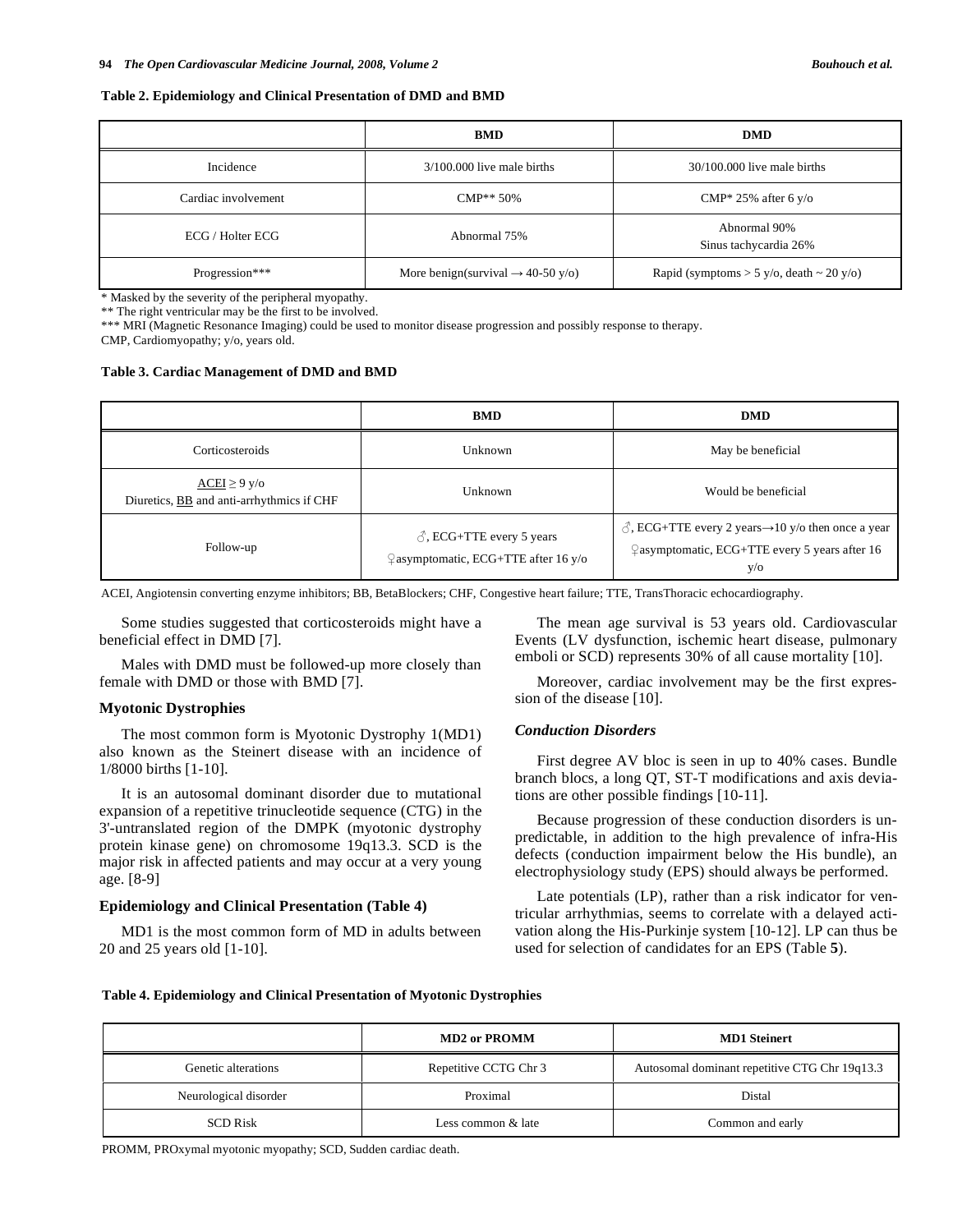#### **Table 5. Indications for EPS in DM1 Patients**

| <b>Family History</b>                                     | Sudden death, Ventricular Fibrillation/Sustained VT, Pacemaker or car-<br>dioverter defibrillator implant |
|-----------------------------------------------------------|-----------------------------------------------------------------------------------------------------------|
| <b>Symptoms</b>                                           | Palpitations, Syncope, Dizziness                                                                          |
|                                                           | First degree AV block                                                                                     |
| Conduction disorders at ECG/HolterECG/Signal averaged ECG | Second or third degree AV block                                                                           |
|                                                           | $ORS > 120$ ms                                                                                            |
|                                                           | LBBB, RBBB+LAFB                                                                                           |
|                                                           | Positive late potentials                                                                                  |
| Sinus node dysfunction                                    | Sinus pause $>$ 3 seconds                                                                                 |
|                                                           | Sinus bradycardia $< 40 / min$                                                                            |
| Supra-Ventricular arrhythmias                             | Atrial tachycardia                                                                                        |
|                                                           | AF/A FLT                                                                                                  |
| Ventricular arrhythmias                                   | Frequent ventricular premature beats<br>Non-sustained or Sustained VT                                     |

AV, atrioventricular; AF, atrial fibrillation; A FLT, atrial flutter; LAFH, left anterior fascicular hemiblock; LBBB, left bundle branch block; RBBB, right bundle branch block; VT, ventricular tachycardia.

Asymptomatic sinus bradycardia has been reported in pediatric series [13].

#### *Tachycardia*

- Supraventricular tachycardias are very common with up to 25% patients presenting atrial fibrillation or and/or atrial flutter [10-12].

- Ventricular tachycardias (VT) are frequent, thus any symptomatic patient should undergo an EPS (Table **5**). 50% of patients who had a pace-maker (PM) for AV bloc, develop VT and are at risk of SCD. Different mechanisms are described for the VT, a particular one is the bundle branch rerentry (BBR) VT since it can be cured by radiofrequency ablation [10,12,14].

#### *Cardiomyopathy and other Disorders*

Patients present symptoms of heart failure in only 1.8% cases because they are usually limited in their daily activity. In fact, cardiac imaging can unmask 14% of asymptomatic LV dysfunction [10-12].

#### **Cardiac Management [10,12,13]**

While waiting for several ongoing studies that will evaluate arrhythmias and cardiac manifestations of DM1, suggestions for management of cardiovascular complications in DM1 patients are as follows:

An ECG every 6 to 12 months is advised in asymptomatic patients with a normal baseline ECG.

EPS is indicated as previously mentioned in Table **5**.

According to recent guidelines [15], PM implantation is a class1 indication in the presence of a third degree and advanced second degree AV block at any anatomic level with or without symptoms. If a VT at EPS is only a BBRVT, radiofrequency ablation of 1 BB (usually the right BB) is probably curative and the patient may not need an implantable cardioverter defibrillator (ICD) if he/she does not meet the classical criteria for ICD placement and if there is no other inducible VT with a mechanism other than BBR.

Echocardiography is recommended in symptomatic patients and in those patients with conduction disturbances or arrhythmia.

#### **Emery-Dreifuss Dystrophies (EDMD)**

#### **Epidemiology and Clinical Presentation**

Two forms are described; EDMD2 is the autosomal dominant type caused by mutations of the LMNA gene at 1q21 (which encodes lamins A and C); EDMD1 is the Xlinked form caused by mutations of the STA gene at Xq28 (which encodes the nuclear membrane protein emerin) [1-2].

ECG is abnormal by age 20 to 30 years old with sinoatrial or auriculo-ventricular conduction disorders, atrial arrhythmias, ventricular arrhythmias (particularly in EDMD2) [13]. Cardiomyopathy (CMP) represents 2% of CMP in children and may develop earlier in the EDMD2 [13].

Survival is 35% at the age of 45 years old with a high risk of SCD [1-2-11].

#### **Cardiac Management**

Family members of the EDMD, especially EDMD2, must be screened after the age of 10 years old, even in the absence of symptoms [13].

It is advised to perform during follow-up, an ECG, a Holter ECG and an Echocardiography once a year. An exercise test may be helpful in children and an EPS will be indicated as for the MD1.

Anticoagulation therapy must be started in the setting of atrial arrhythmia or atrial standstill [13]. An ICD is indicated in the EDMD2 associated with dilated cardiomyopathy especially in the adulthood [1-13].